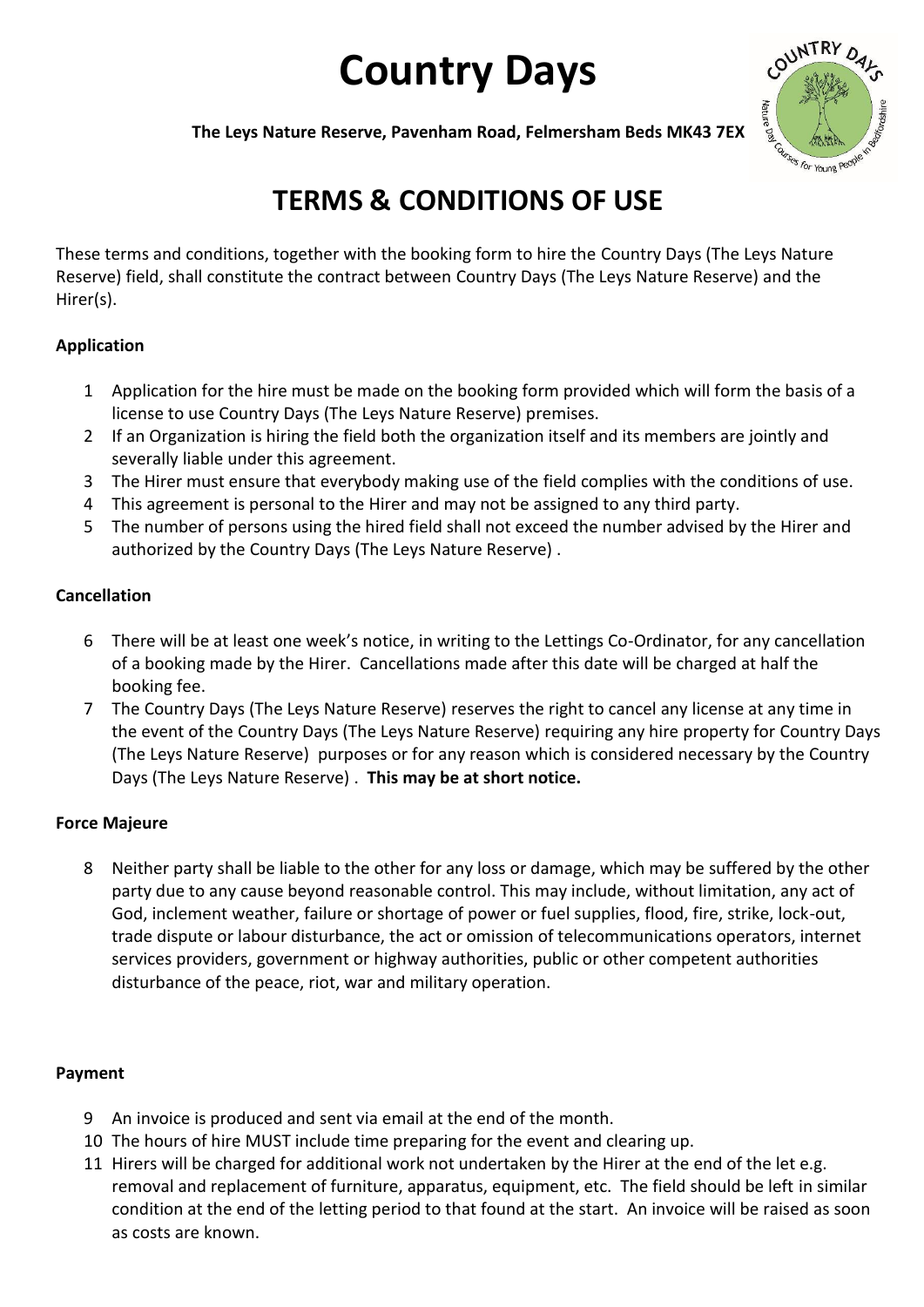- 12 The charges of hire will be those in force on the date of hire. If charges are increased between the date of application and the actual date of hire, then a supplementary charge will be made.
- 13 The Hirer shall be responsible for all damage caused and shall indemnify the Country Days (The Leys Nature Reserve) against all loss, damage and expense unless due to the negligence of the Country Days (The Leys Nature Reserve) and any such damage shall be reported immediately to the Country Days (The Leys Nature Reserve) .
- 14 Any damage caused to the field (or elsewhere in the Country Days (The Leys Nature Reserve) shall be compensated to an extent considered reasonable at the discretion of the Country Days (The Leys Nature Reserve) with seven days of a written demand.
- 15 The Hirer shall indemnify the Country Days (The Leys Nature Reserve) against all and any expenses, liability, loss, claim and proceedings arising in respect of personnel injury to or death of any person or damage to any property arising directly or indirectly from the use of the field unless due to the Country Days (The Leys Nature Reserve) negligence.
- 16 The Hirer shall obtain insurance against legal liabilities to third parties (including Country Days (The Leys Nature Reserve) with a limit of indemnity of at least £5 million for any one incident.
- 17 Hirers who have their own Public Liability insurance cover must supply a copy of their current certificate with the application form. Hirers who **do not** have their own Public Liability insurance cover will be required to purchase cover by way of a fee equivalent to 13.75% of the letting fee (in respect of insurance cover charge) plus 6% of the insurance cover charge (in respect of insurance premium tax). Please note that the policy excess is £250 which, in the event of a claim, will be payable by the Hirer.

#### **The Premises**

- 18 The hours of hire MUST include time preparing for the event and clearing up.
- 19 Smoking is not allowed anywhere in the site or within 100 yards from the Country Days (The Leys Nature Reserve) gates.
- 20 This agreement does not include the use of equipment
- 21 Vehicles are not allowed on the grass or the Country Days (The Leys Nature Reserve) playing fields unless by prior agreement with the Country Days (The Leys Nature Reserve) . Any damage resulting will be subject to a charge to the Hirer.
- 22 Hirers should note that litter should be removed
- 23 Hirers are reminded that spectators as well as active participants are bound by the Condition of Hire.
- 24 The Site Manager or Lettings Co-Ordinator may be forced to cancel the letting of Country Days (The Leys Nature Reserve) field because of poor grounds conditions.
- 25 Animals (except guide dogs) are not permitted on the Country Days (The Leys Nature Reserve) site.
- 26 Vehicles are parked on the Country Days (The Leys Nature Reserve) site at their owner's risk. The Country Days (The Leys Nature Reserve) cannot accept responsibility for any damage or theft.
- 27 The Hirers should familiarize themselves with the escape routes.
- 28 The Hirer shall agree that should the field be required for a Country Days (The Leys Nature Reserve) function or if maintenance of the grounds/premises is necessary, then alternative dates will be offered to the Hirer, or if agreement cannot be reached then the Hire fees will be refunded.
- 29 No intoxicated person shall be admitted or allowed to remain on the Country Days (The Leys Nature Reserve) premises.

#### **Performing Rights and Licences**

30 No copyright work shall be performed in the field without licence of the copyright owner and the Hirer shall indemnify the Country Days (The Leys Nature Reserve) against any penalty or sanction for any copyright infringement that may occur.